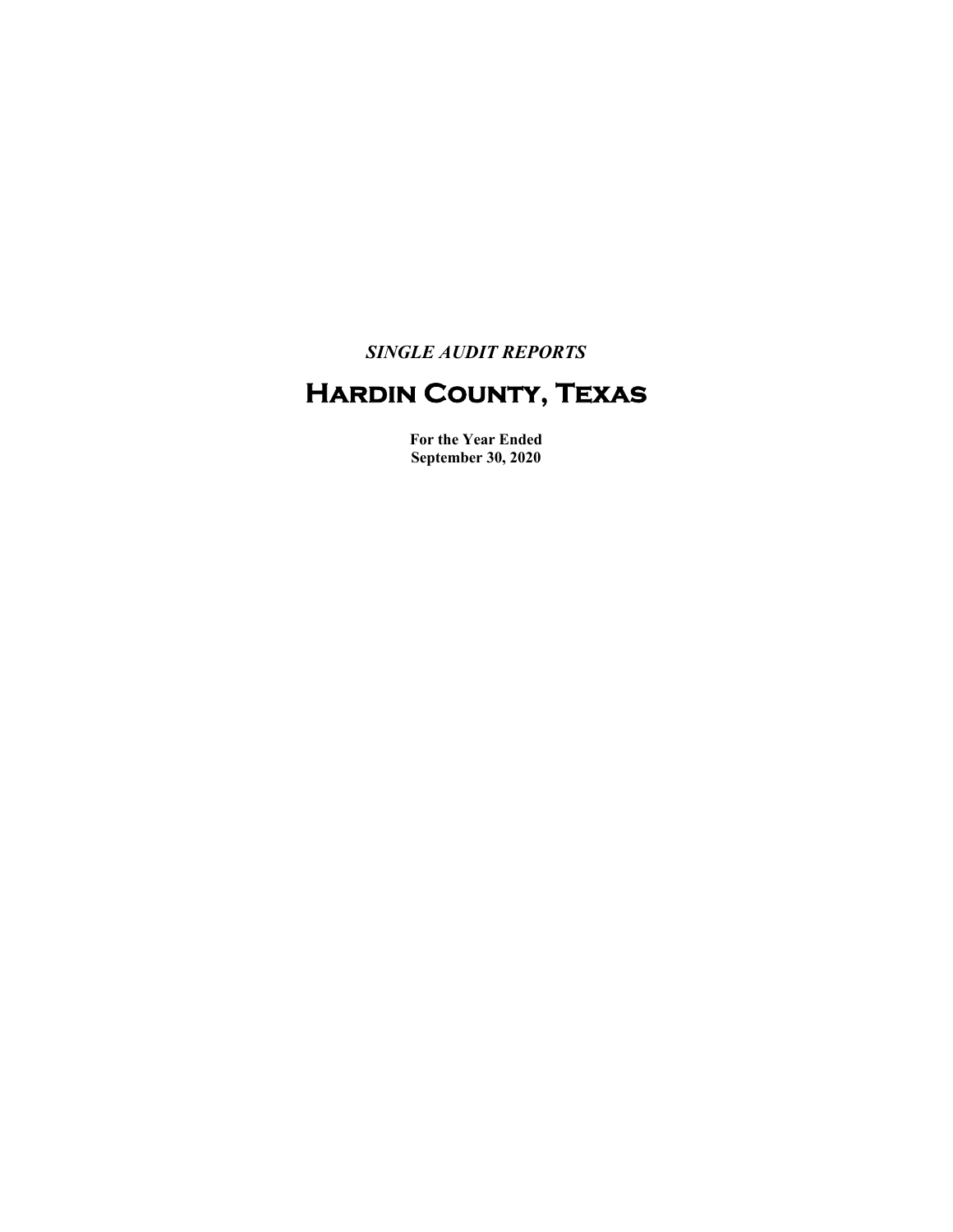# **Hardin County, Texas**

*SINGLE AUDIT REPORTS*  **September 30, 2020** 

#### **TABLE OF CONTENTS**

|                                                                                                                                                                                                                                                     | Page |
|-----------------------------------------------------------------------------------------------------------------------------------------------------------------------------------------------------------------------------------------------------|------|
| INDEPENDENT AUDITORS' REPORT ON INTERNAL CONTROL<br><b>OVER FINANCIAL REPORTING AND ON COMPLIANCE AND</b><br><b>OTHER MATTERS BASED ON AN AUDIT OF FINANCIAL</b><br><b>STATEMENTS PERFORMED IN ACCORDANCE</b><br>WITH GOVERNMENT AUDITING STANDARDS |      |
| INDEPENDENT AUDITORS' REPORT ON COMPLIANCE FOR<br><b>EACH MAJOR PROGRAM AND ON INTERNAL CONTROL</b><br><b>OVER COMPLIANCE REQUIRED BY THE UNIFORM</b><br><b>GUIDANCE, AND THE SCHEDULE OF EXPENDITURES OF</b><br><b>FEDERAL AWARDS</b>              | 3    |
| <b>SCHEDULES</b>                                                                                                                                                                                                                                    |      |
| SUMMARY SCHEDULE OF PRIOR YEAR AUDIT FINDINGS                                                                                                                                                                                                       | 6    |
| SCHEDULE OF FINDINGS AND QUESTIONED COSTS                                                                                                                                                                                                           |      |
| SCHEDULE OF EXPENDITURES OF FEDERAL AWARDS                                                                                                                                                                                                          | 8    |
| NOTES TO SCHEDULES OF EXPENDITURES OF FEDERAL AWARDS                                                                                                                                                                                                | 10   |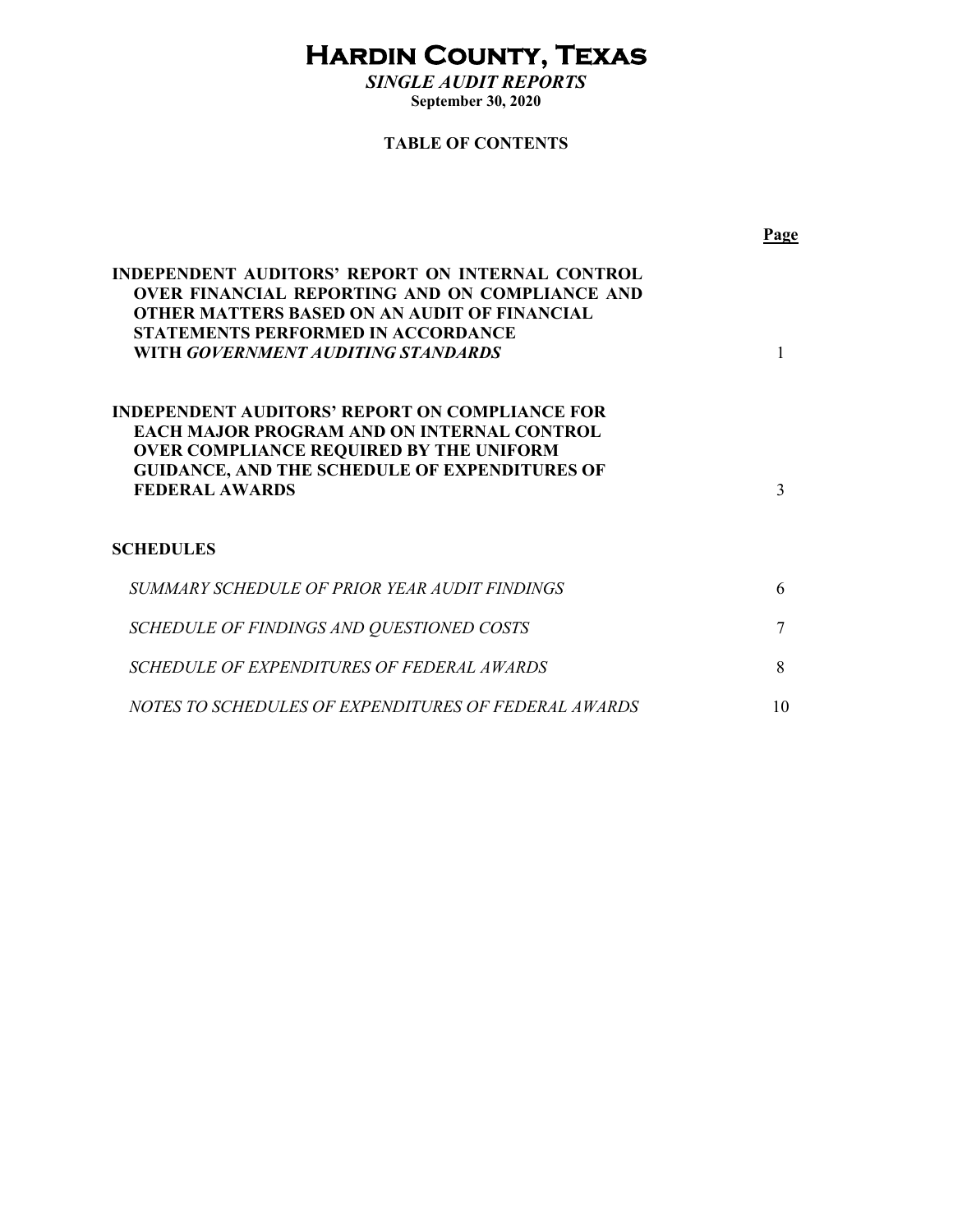

#### **INDEPENDENT AUDITORS' REPORT ON INTERNAL CONTROL OVER FINANCIAL REPORTING AND ON COMPLIANCE AND OTHER MATTERS BASED ON AN AUDIT OF FINANCIAL STATEMENTS PERFORMED IN ACCORDANCE WITH**  *GOVERNMENT AUDITING STANDARDS*

To the Honorable County Judge and Members of the Commissioners' Court of Hardin County, Texas:

We have audited, in accordance with the auditing standards generally accepted in the United States of America and the standards applicable to financial audits contained in *Government Auditing Standards* issued by the Comptroller General of the United States, the financial statements of the governmental activities, each major fund, and the aggregate remaining fund information of Hardin County, Texas (the "County") as of and for the year ended September 30, 2020, and the related notes to the financial statements, which collectively comprise the County's basic financial statements and have issued our report thereon dated July 30, 2021.

#### **Internal Control Over Financial Reporting**

In planning and performing our audit of the financial statements, we considered the County's internal control over financial reporting (internal control) as a basis for designing the audit procedures that are appropriate in the circumstances for the purpose of expressing our opinions on the financial statements, but not for the purpose of expressing an opinion on the effectiveness of the County's internal control. Accordingly, we do not express an opinion on the effectiveness of the County's internal control.

A deficiency in internal control exists when the design or operation of a control does not allow management or employees, in the normal course of performing their assigned functions, to prevent, or detect and correct, misstatements on a timely basis. A material weakness is a deficiency, or a combination of deficiencies, in internal control, such that there is a reasonable possibility that a material misstatement of the County's financial statements will not be prevented, or detected and corrected, on a timely basis. A significant deficiency is a deficiency, or a combination of deficiencies, in internal control that is less severe than a material weakness, yet important enough to merit attention by those charged with governance.

Our consideration of internal control was for the limited purpose described in the first paragraph of this section and was not designed to identify all deficiencies in internal control that might be material weaknesses or significant deficiencies. Given these limitations, during our audit we did not identify any deficiencies in internal control that we consider to be material weaknesses. However, material weaknesses may exist that have not been identified.

1

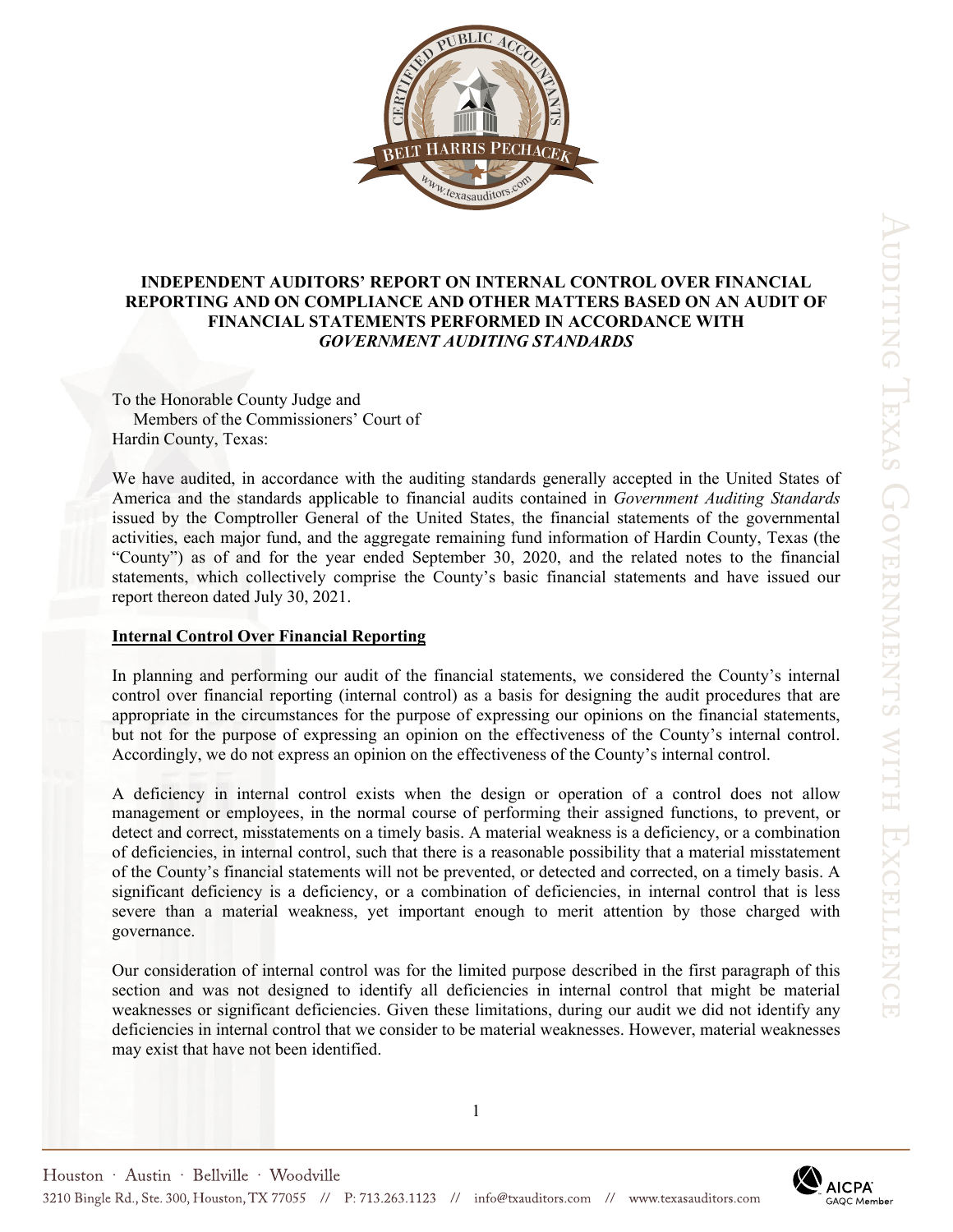#### **Compliance and Other Matters**

As part of obtaining reasonable assurance about whether the County's financial statements are free from material misstatement, we performed tests of its compliance with certain provisions of laws, regulations, contracts, and grant agreements, noncompliance with which could have a direct and material effect on the financial statements. However, providing an opinion on compliance with those provisions was not an objective of our audit and, accordingly, we do not express such an opinion. The results of our tests disclosed no instances of noncompliance or other matters that are required to be reported under *Government Auditing Standards*.

#### **Purpose of this Report**

The purpose of this report is solely to describe the scope of our testing of internal control and compliance and the results of that testing, and not to provide an opinion on the effectiveness of the County's internal control or on compliance. This report is an integral part of an audit performed in accordance with *Government Auditing Standards* in considering the County's internal control and compliance. Accordingly, this communication is not suitable for any other purpose.

 $\mathscr{B}_{\texttt{ELT}} \mathscr{F}_{\texttt{ARRIS}} \mathscr{F}_{\texttt{ECHACEK, ILLP}}$ 

Belt Harris Pechacek, LLLP *Certified Public Accountants*  Houston, Texas July 30, 2021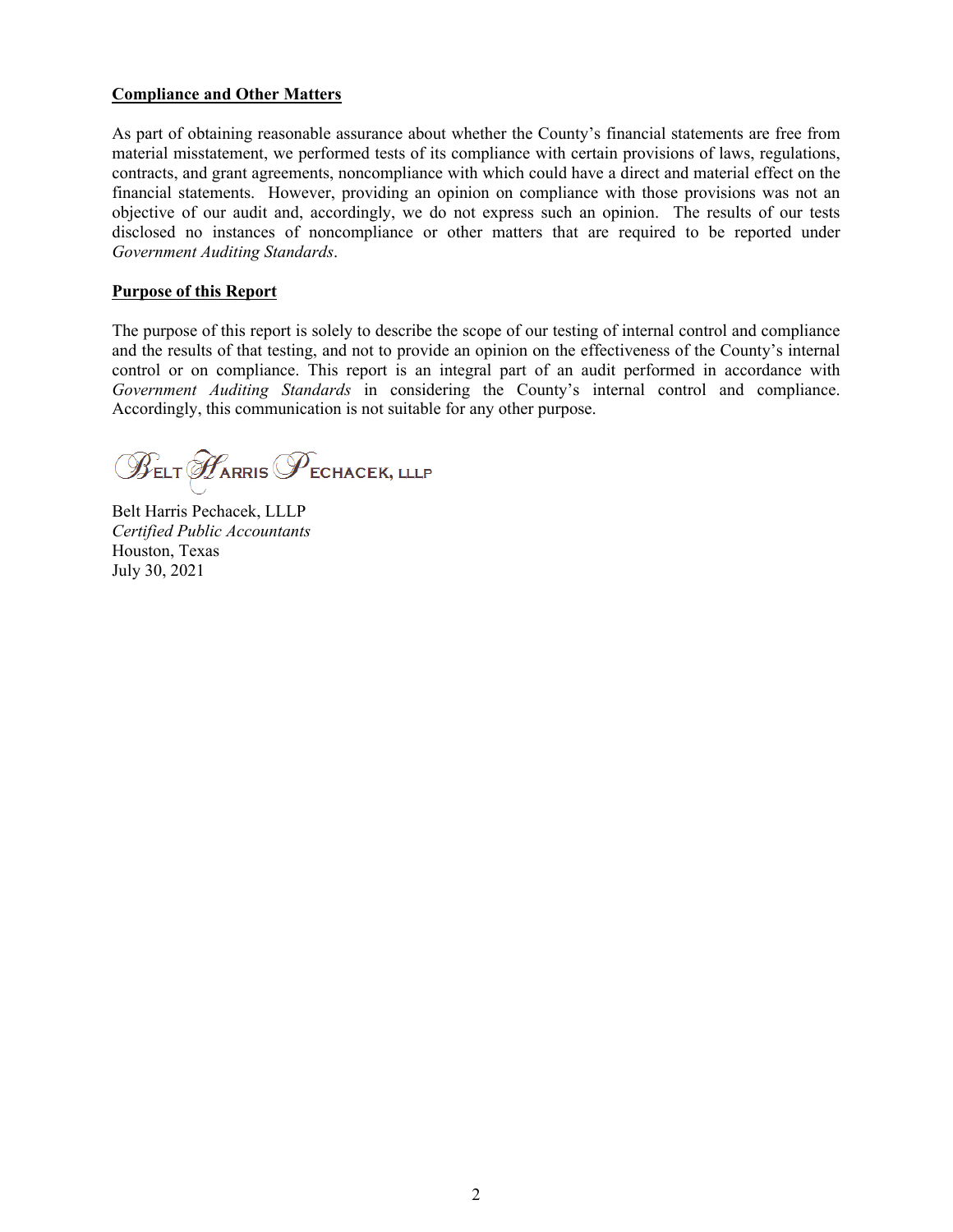

#### **INDEPENDENT AUDITORS' REPORT ON COMPLIANCE FOR EACH MAJOR PROGRAM AND ON INTERNAL CONTROL OVER COMPLIANCE REQUIRED BY THE UNIFORM GUIDANCE AND THE SCHEDULE OF EXPENDITURES OF FEDERAL AWARDS**

To the Honorable County Judge and Members of the Commissioners' Court of Hardin County, Texas:

#### **Report on Compliance for Each Major Federal Program**

We have audited Hardin County's (the "County") compliance with the types of compliance requirements described in the *OMB Compliance Supplement* that could have a direct and material effect on each of the County's major federal programs for the year ended September 30, 2020. The County's major federal programs are identified in the summary of auditors' results section of the accompanying schedule of findings and questioned costs.

#### **Management's Responsibility**

Management is responsible for compliance with federal statutes, regulations, and the terms and conditions of its federal awards applicable to its federal programs.

#### **Auditors' Responsibility**

Our responsibility is to express an opinion on compliance for each of the County's major federal programs based on our audit of the types of compliance requirements referred to above. We conducted our audit of compliance in accordance with auditing standards generally accepted in the United States of America; the standards applicable to financial audits contained in *Government Auditing Standards*, issued by the Comptroller General of the United States; and the audit requirements of Title 2 U.S. *Code of Federal Regulations* Part 200, *Uniform Administrative Requirements, Cost Principles, and Audit Requirements for Federal Awards* (Uniform Guidance). Those standards and the Uniform Guidance require that we plan and perform the audit to obtain reasonable assurance about whether noncompliance with the types of compliance requirements referred to above that could have a direct and material effect on a major federal program occurred. An audit includes examining, on a test basis, evidence about the County's compliance with those requirements and performing such other procedures as we considered necessary in the circumstances.

We believe that our audit provides a reasonable basis for our opinion on compliance for each major federal program. However, our audit does not provide a legal determination of the County's compliance.

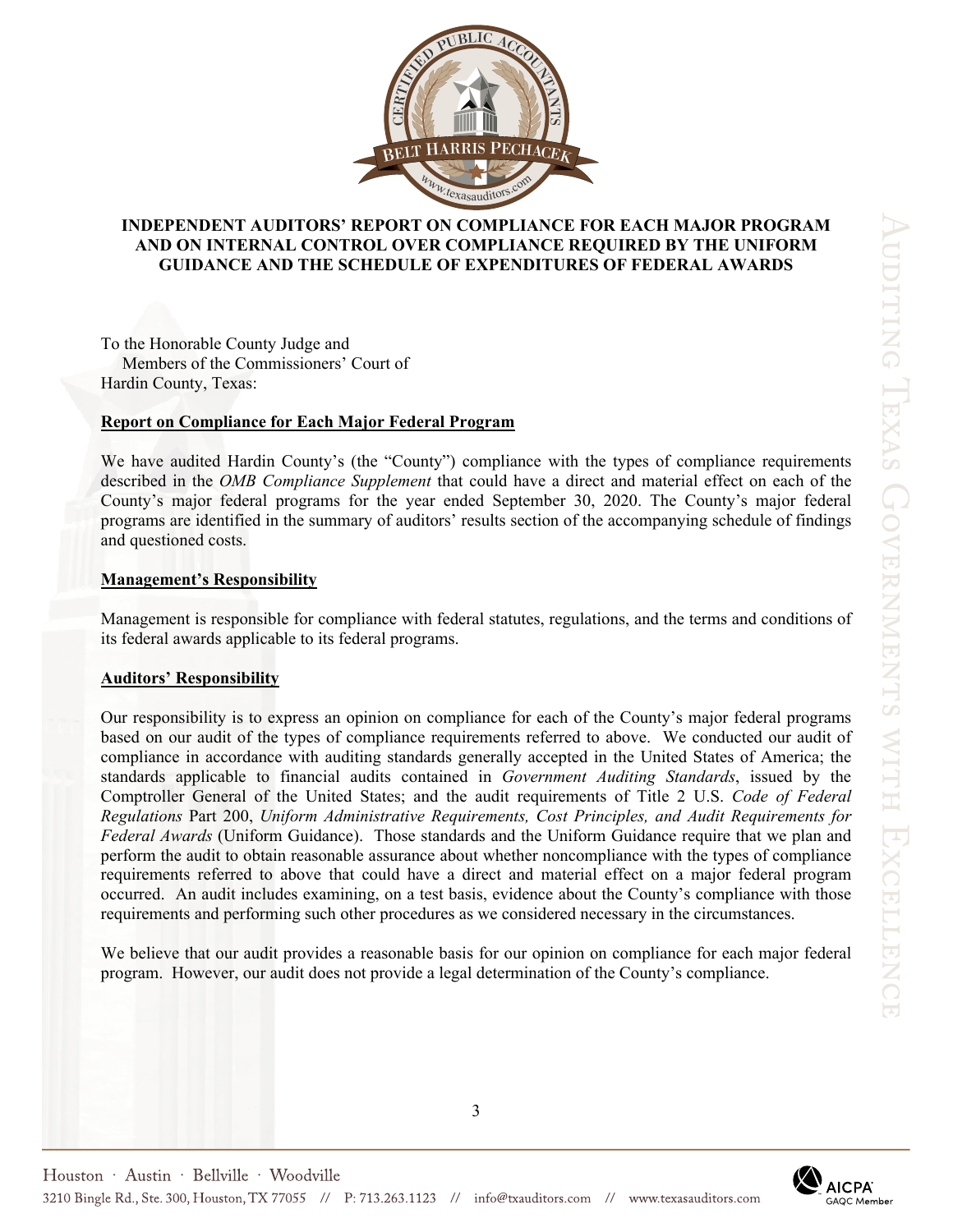#### **Opinion on Each Major Federal Program**

In our opinion, the County complied, in all material respects, with the types of compliance requirements referred to above that could have a direct and material effect on each of its major federal programs for the year ended September 30, 2020.

#### **Report on Internal Control Over Compliance**

Management of the County is responsible for establishing and maintaining effective internal control over compliance with the types of compliance requirements referred to above. In planning and performing our audit of compliance, we considered the County's internal control over compliance with the types of requirements that could have a direct and material effect on each major federal program to determine the auditing procedures that are appropriate in the circumstances for the purpose of expressing an opinion on compliance for each major federal program and to test and report on internal control over compliance in accordance with the Uniform Guidance, but not for the purpose of expressing an opinion on the effectiveness of internal control over compliance. Accordingly, we do not express an opinion on the effectiveness of the County's internal control over compliance.

A deficiency in internal control over compliance exists when the design or operation of a control over compliance does not allow management or employees, in the normal course of performing their assigned functions, to prevent, or detect and correct, noncompliance with a type of compliance requirement of a federal program on a timely basis. A material weakness in internal control over compliance is a deficiency, or combination of deficiencies, in internal control over compliance, such that there is a reasonable possibility that material noncompliance with a type of compliance requirement of a federal program will not be prevented, or detected and corrected, on a timely basis. A significant deficiency in internal control over compliance is a deficiency, or a combination of deficiencies, in internal control over compliance with a type of compliance requirement of a federal program that is less severe than a material weakness in internal control over compliance, yet important enough to merit attention by those charged with governance.

Our consideration of internal control over compliance was for the limited purpose described in the first paragraph of this section and was not designed to identify all deficiencies in internal control over compliance that might be material weaknesses or significant deficiencies. We did not identify any deficiencies in internal control over compliance that we consider to be material weaknesses. However, material weaknesses may exist that have not been identified.

#### **Report on Schedule of Expenditures of Federal Awards Required by the Uniform Guidance**

We have audited the financial statements of the governmental activities, each major fund, and the aggregate remaining fund information of the County, as of and for the year ended September 30, 2020, and the related notes to the financial statements, which collectively comprise the County's basic financial statements. We have issued our report thereon dated July 30, 2021 which contained unmodified opinions on those financial statements. Our audit was conducted for the purpose of forming opinions on the financial statements that collectively comprise the basic financial statements. The accompanying schedule of expenditures of federal awards is presented for purposes of additional analysis as required by the Uniform Guidance and is not a required part of the basic financial statements. Such information is the responsibility of management and was derived from and relates directly to the underlying accounting and other records used to prepare the basic financial statements. The information has been subjected to the auditing procedures applied in the audit of the financial statements and certain additional procedures, including comparing and reconciling such information directly to the underlying accounting and other records used to prepare the basic financial statements or to the basic financial statements themselves, and other additional procedures in accordance with auditing standards generally accepted in the United States of America. In our opinion, the schedule of expenditures of federal awards is fairly stated in all material respects in relation to the basic financial statements as a whole.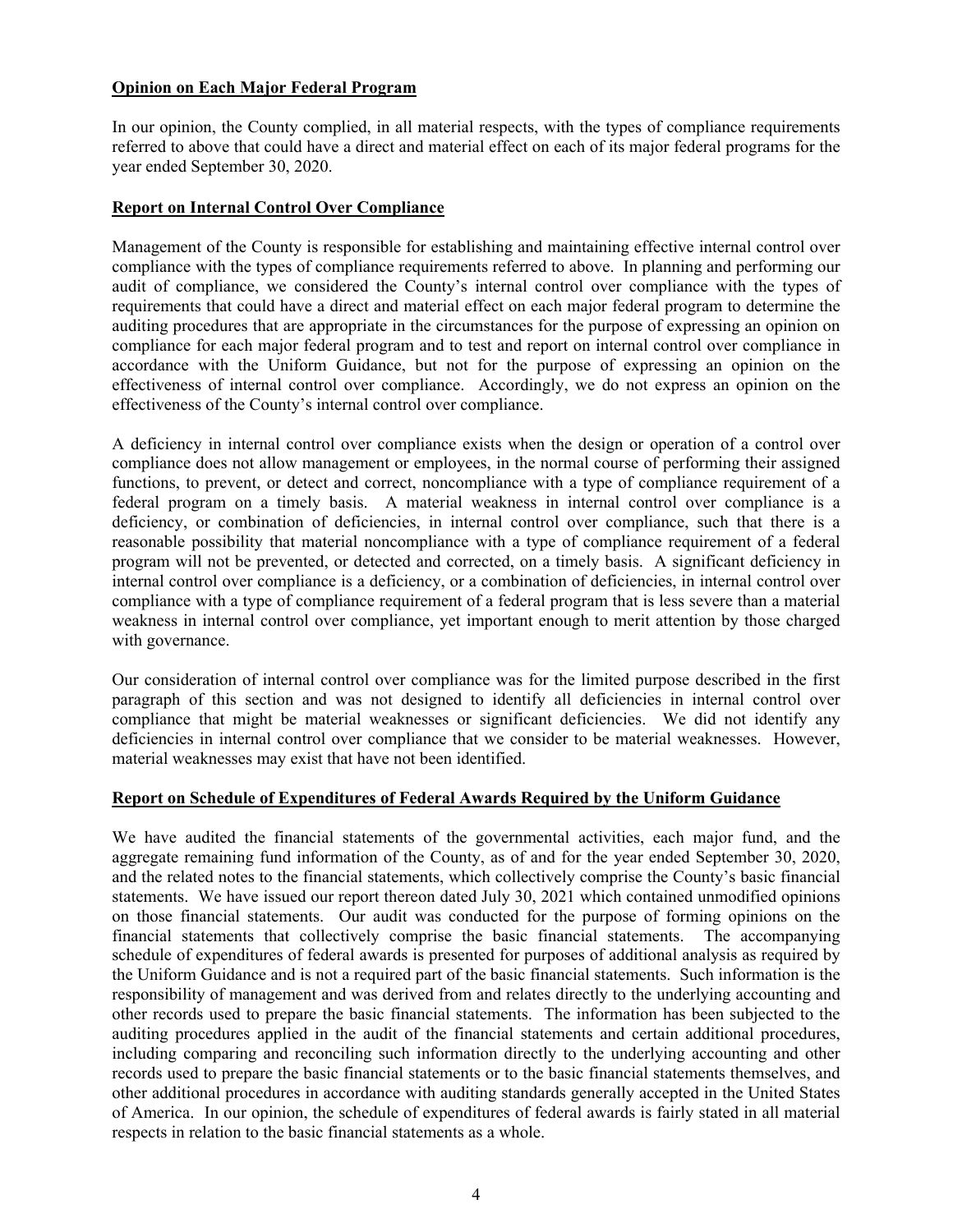The purpose of this report on internal control over compliance is solely to describe the scope of our testing of internal control over compliance and the results of that testing based on the requirements of the Uniform Guidance. Accordingly, this report is not suitable for any other purpose.

 $\mathscr{B}$ elt  $\mathscr{H}$ arris  $\mathscr{P}$ echacek, lllp

Belt Harris Pechacek, LLLP *Certified Public Accountants*  Houston, Texas July 30, 2021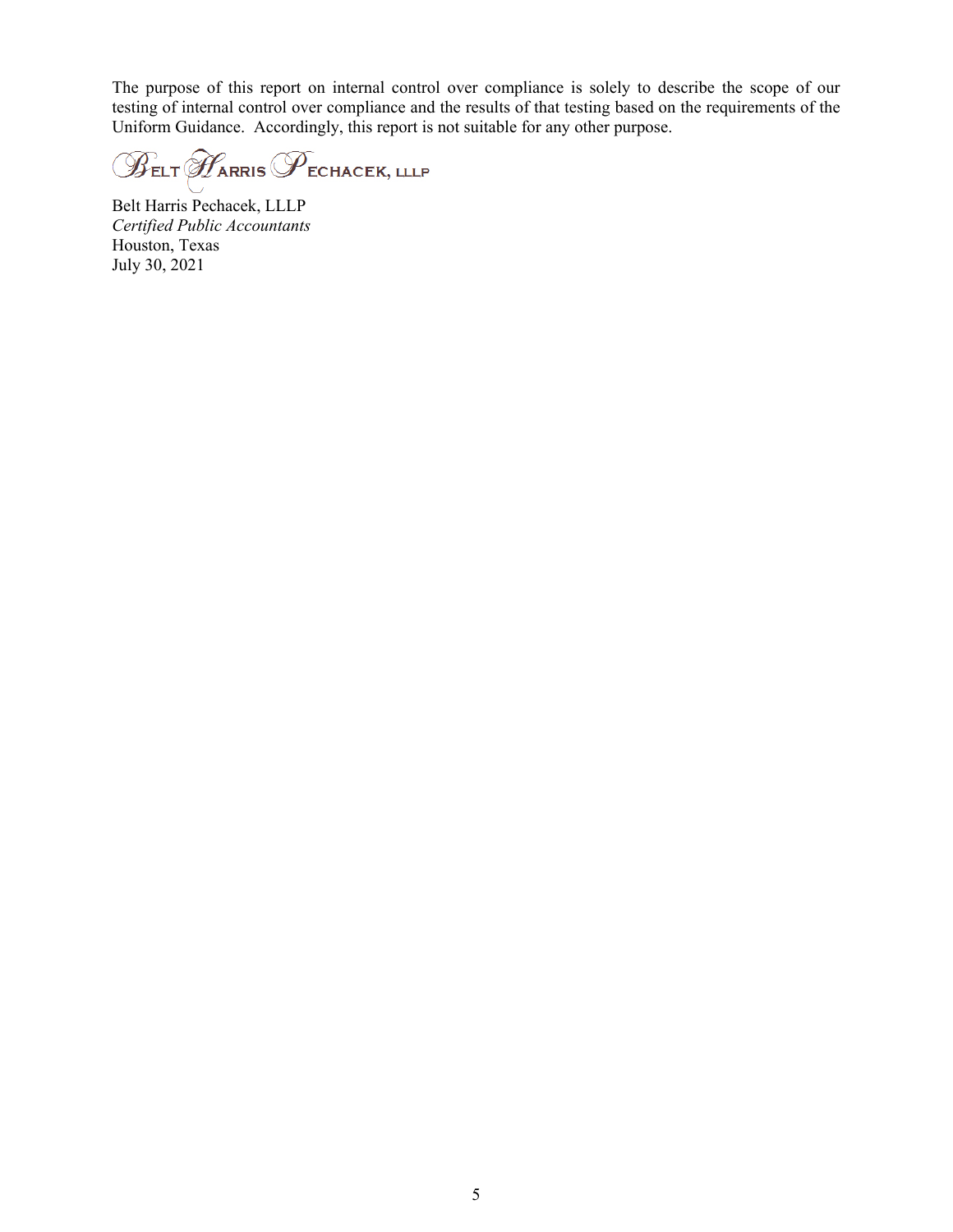# **HARDIN COUNTY, TEXAS**

*SUMMARY SCHEDULE OF PRIOR YEAR AUDIT FINDINGS*  **For the Year Ended September 30, 2020** 

#### **A. SUMMARY OF PRIOR YEAR AUDIT FINDINGS**

None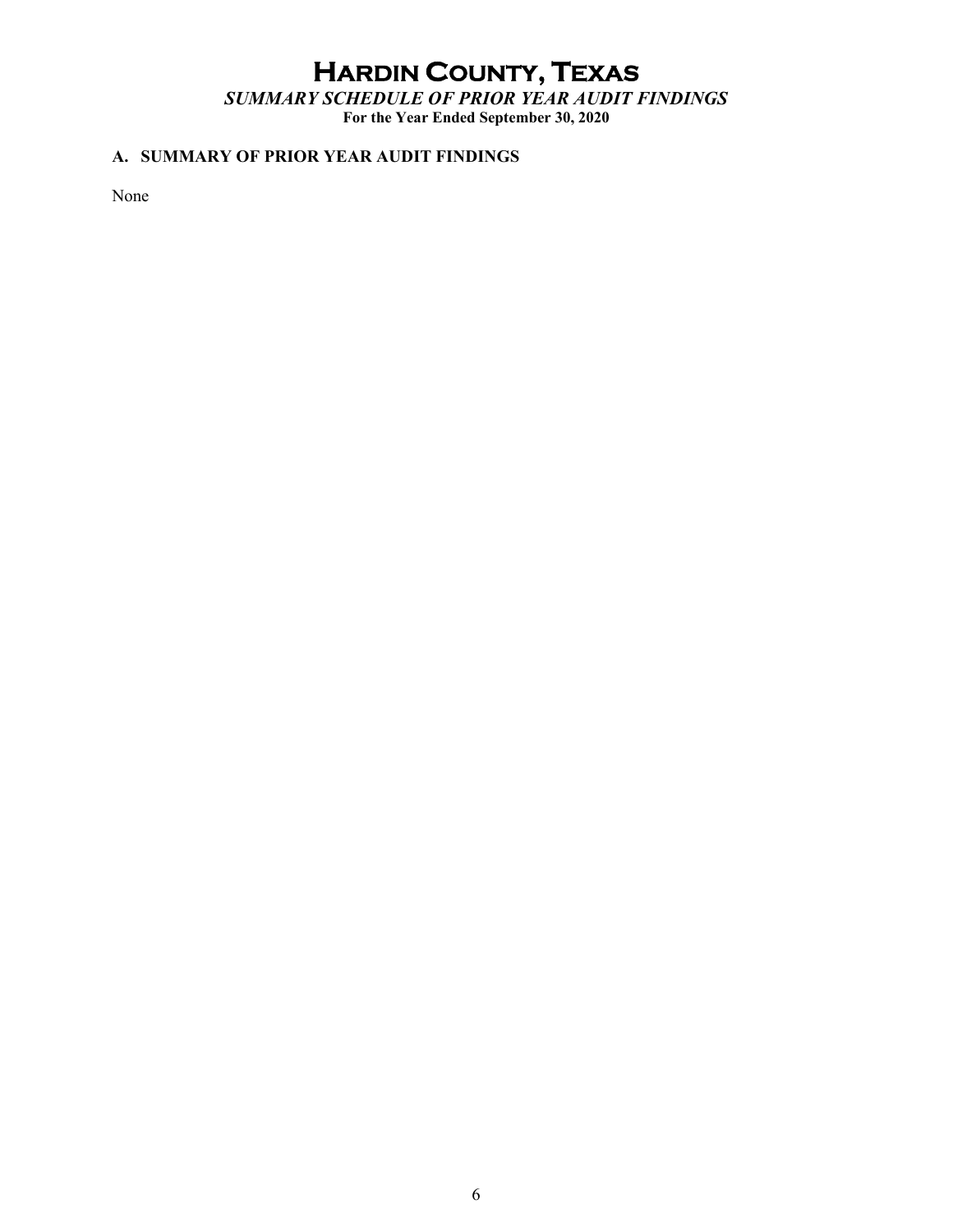### **HARDIN COUNTY, TEXAS** *SCHEDULE OF FINDINGS AND QUESTIONED COSTS*  **For the Year Ended September 30, 2020**

#### **A. SUMMARY OF AUDIT RESULTS**

- 1. The auditors' report expresses an unmodified opinion on the basic financial statements of Hardin County, Texas (the "County").
- 2. Significant deficiencies or material weaknesses in internal control were not disclosed by the audit of the financial statements.
- 3. No instances of noncompliance material to the financial statements were disclosed during the audit.
- 4. No significant deficiencies or material weaknesses in internal control over major federal award programs were disclosed by the audit.
- 5. The auditors' report on compliance for the major federal award programs expresses an unmodified opinion.
- 6. No audit findings relative to the major federal award programs for the County are reported.
- 7. The programs included as major programs are:

| <b>CFDA</b> | <b>Program Name</b>                       |
|-------------|-------------------------------------------|
| 93.354      | Public Health Crisis Response Cooperative |
| 21.019      | Coronavirus Relief Fund                   |

- 8. The threshold for distinguishing Type A and B programs was \$750,000.
- 9. The County did qualify as a low-risk auditee.

#### **B. FINDINGS – BASIC FINANCIAL STATEMENTS AUDIT**

None

#### **C. FINDINGS – FEDERAL AWARDS**

None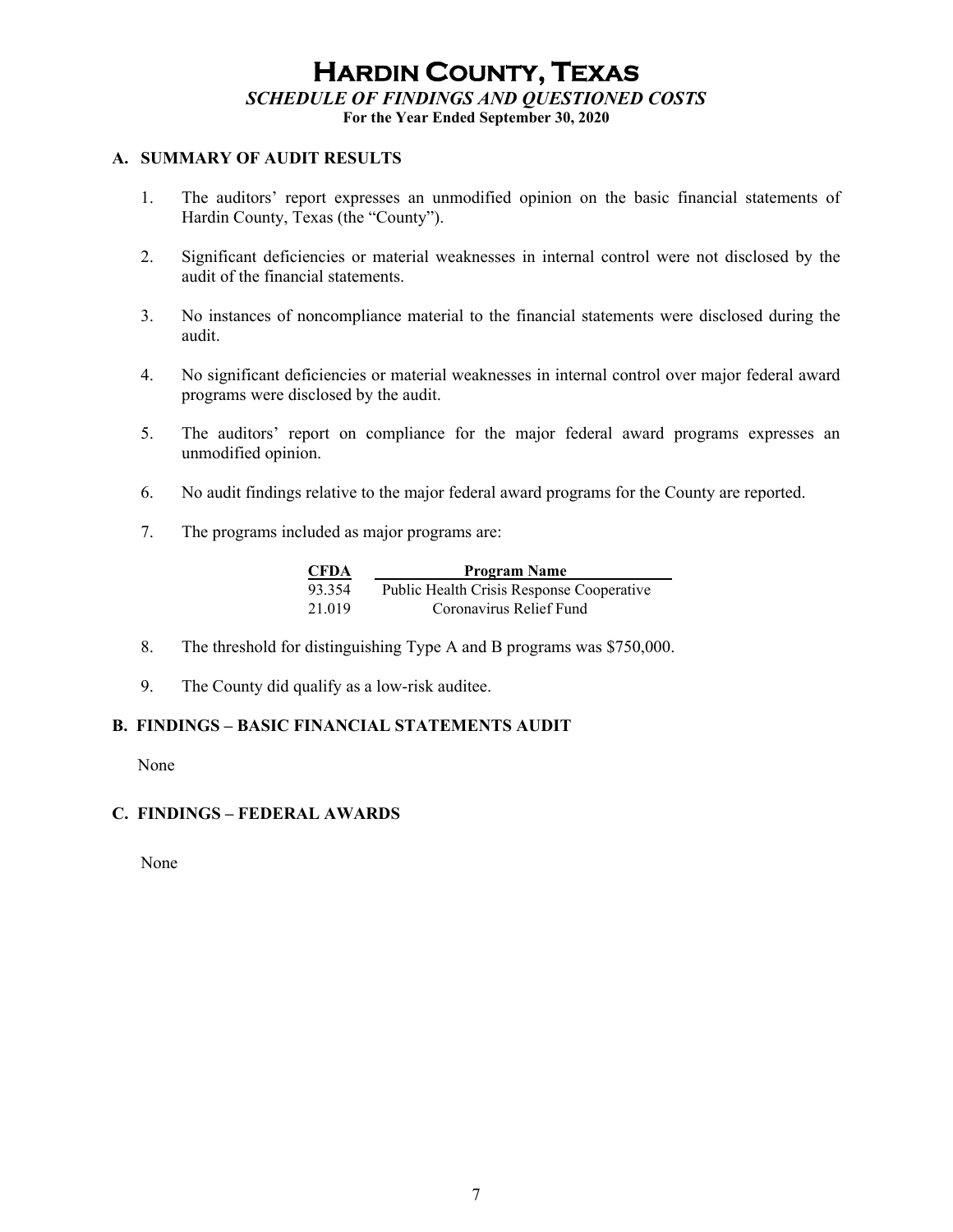## **Hardin County, Texas**

### *SCHEDULE OF EXPENDITURES OF FEDERAL AWARDS (page 1 of 2)*

**For the Year Ended September 30, 2020**

| Department/Pass-Through<br><b>Agency/Program Name</b>                                                                 | Program/Grant/<br><b>Project Number</b>                     | <b>CFDA</b><br>Number | <b>Expenditures</b> |
|-----------------------------------------------------------------------------------------------------------------------|-------------------------------------------------------------|-----------------------|---------------------|
| US DEPARTMENT OF AGRICULTURE                                                                                          |                                                             |                       |                     |
| <b>Pass-through Department of State Health Services:</b>                                                              |                                                             |                       |                     |
| NNS-WIC Local Agency                                                                                                  | 2017-049808-001                                             | 10.557                | \$<br>258,274       |
|                                                                                                                       | <b>Total US Department of Agriculture</b>                   |                       | 258,274             |
| US DEPARTMENT OF HOUSING AND URBAN DEVELOPMENT<br><b>Pass-through Texas General Land Office:</b>                      |                                                             |                       |                     |
| <b>Community Development Block Grant</b>                                                                              | 20-066041-C266                                              | 14.228                | 48,838              |
| <b>Community Development Block Grant</b>                                                                              | 20-065-145-C857                                             | 14.228                | 36,135              |
|                                                                                                                       | <b>Total US Department of Housing and Urban Development</b> |                       | 84,973              |
| <b>US DEPARTMENT OF JUSTICE</b><br>Pass-Through Office of the Governor, Criminal Justice Division:                    |                                                             |                       |                     |
| Felony VAWA Prosecutor                                                                                                | 2019-WF-AX-0022                                             | 16.588                | 69,094              |
| Felony VAWA Prosecutor                                                                                                | 2020-WF-AX-0002                                             | 16.588                | 6,731               |
|                                                                                                                       |                                                             | Subtotal              | 75,825              |
| Victims Assistance Coordinator                                                                                        | 2019-V2-GX-0011                                             | 16.575                | 44,449              |
| Victims Assistance Center                                                                                             | 2019-V2-GX-0011                                             | 16.575                | 212,064             |
|                                                                                                                       |                                                             | Subtotal              | 256,513             |
| Coronavirus Emergency Supplemental Funding Program                                                                    | 2020-VD-BX-002                                              | 16.034                | 53,340              |
|                                                                                                                       | <b>Total US Department of Justice</b>                       |                       | 385,678             |
| US DEPARTMENT OF HEALTH AND HUMAN SERVICES<br><b>Pass-through Texas Department of Family and Protective Services:</b> |                                                             |                       |                     |
| Title IV-E Foster Care Program                                                                                        | HHS000285100016                                             | 93.658                | 5,246               |
| Title IV-E Child Welfare                                                                                              | HHS000285000017                                             | 93.658                | 1,997               |
|                                                                                                                       |                                                             | Subtotal              | 7,243               |
| Pass-through National Associaiton of County and City Health Officials:                                                |                                                             |                       |                     |
| Retail Program Standards Mentorship Program                                                                           | 2020-01205                                                  | 93.103                | 14,000              |
| <b>Pass-through State Health Services:</b>                                                                            |                                                             |                       |                     |
| <b>IMM/LOCALS Immunization Branch-Locals</b>                                                                          | HHS000119700007                                             | 93.268                | 130,362             |
| CPS/Hazards (PHEP) - Year 19-20                                                                                       | 537-18-0175-00001                                           | 93.069                | 195,674             |
| RLSS/LPHS RLSS/Local Public Health System-PnP                                                                         | 537-18-0221-00001                                           | 93.758                | 32,355              |
| COVID-19 Grant                                                                                                        | HHS000812700022                                             | 93.323                | 3,237               |
| Hurricane Public Health Crisis Response Cooperative Grant                                                             | HHS000371500031                                             | 93.354                | 248,272             |
| Public Health Crisis Response Cooperative Grant                                                                       | HHS000769000001                                             | 93.354                | 251,044             |
|                                                                                                                       |                                                             | Subtotal              | 499,316             |
| Direct:                                                                                                               |                                                             |                       |                     |
| Hardin County Beginning Standards                                                                                     | R-SP-1810-06232                                             | 93.103                | 141                 |
| Hardin County Program Standards Training                                                                              | G-T-1909-07479                                              | 93.103                | 1,394               |
| Hardin County Program Standards Training<br>Hardin County Task Force & Conference                                     | G-SP-1909-07647<br>G-FPTF-1909-07649                        | 93.103<br>93.103      | 3,000<br>218        |
|                                                                                                                       |                                                             | Subtotal              | 4,753               |
|                                                                                                                       | <b>Total US Department of Health and Human Services</b>     |                       | 886,940             |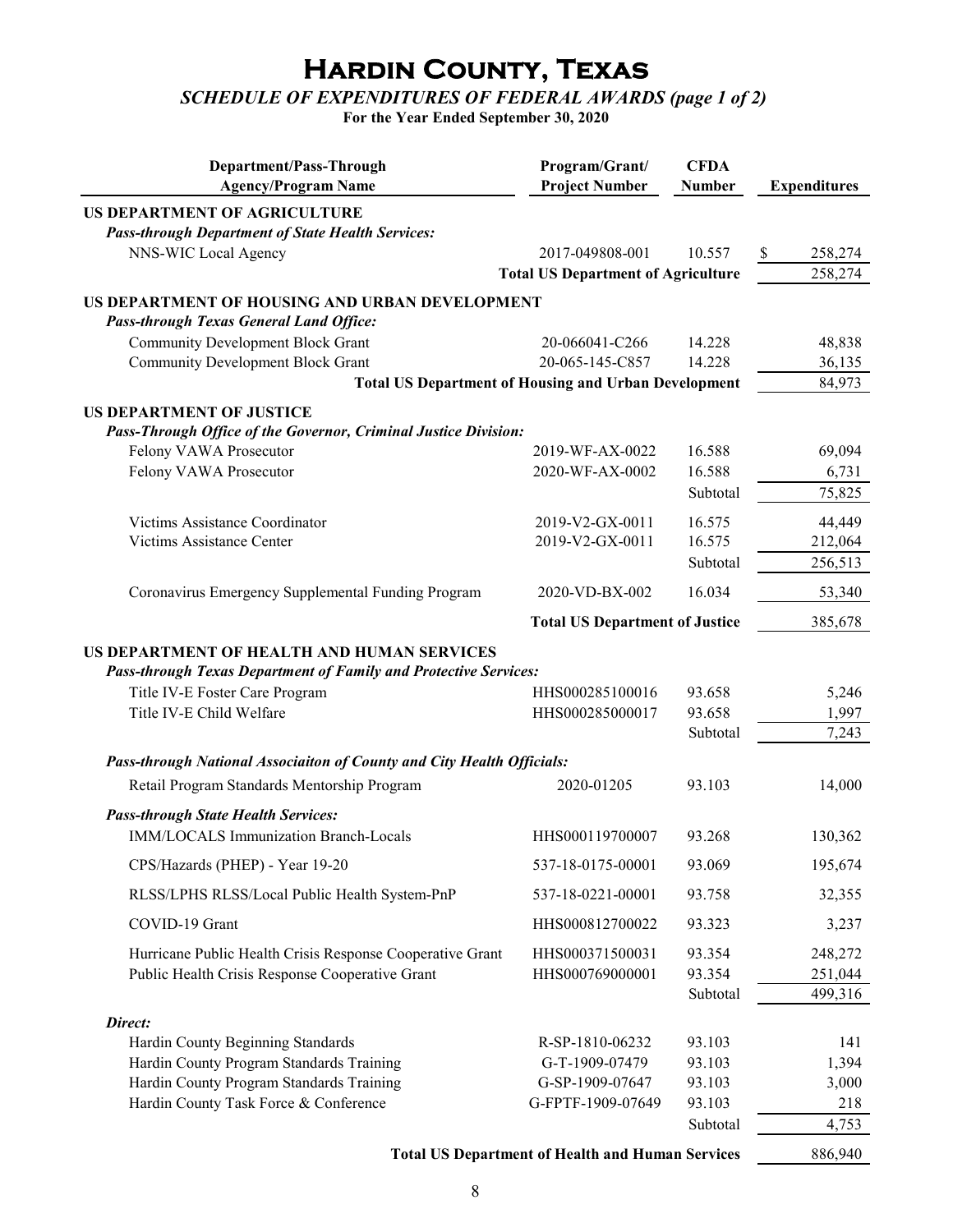## **Hardin County, Texas**

#### *SCHEDULE OF EXPENDITURES OF FEDERAL AWARDS (page 2 of 2)*

**For the Year Ended September 30, 2020**

| Department/Pass-Through<br><b>Agency/Program Name</b>                                              | Program/Grant/<br><b>Project Number</b>  | <b>CFDA</b><br>Number | <b>Expenditures</b> |           |
|----------------------------------------------------------------------------------------------------|------------------------------------------|-----------------------|---------------------|-----------|
| US DEPARTMENT OF HOMELAND SECURITY                                                                 |                                          |                       |                     |           |
| Pass-Through State Department of Public Safety Division of                                         |                                          |                       |                     |           |
| <b>Emergency Management</b>                                                                        |                                          |                       |                     |           |
| Disaster Grants - Public Assistance                                                                | FEMA-4332-DR-TX                          | 97.036                | \$.                 | 539,365   |
| Disaster Grants - Public Assistance                                                                | FEMA-3540-DR-TX                          | 97.036                |                     | 65,862    |
|                                                                                                    |                                          | Subtotal              |                     | 605,227   |
| Disaster Grants - Public Assistance                                                                | FEMA-3540-DR-TX                          | 97.039                |                     | 95,302    |
| Disaster Grants - Public Assistance                                                                | FEMA-3540-DR-TX                          | 97.039                |                     | 61,370    |
|                                                                                                    |                                          | Subtotal              |                     | 156,672   |
| <b>Emergency Management Performance Grants</b>                                                     | EMT-2020-EP-00004                        | 97.042                |                     | 31,847    |
| <b>Pass-Through Texas Water Development Board</b>                                                  |                                          |                       |                     |           |
| Flood Mitigation Assistance Program                                                                | 1700012367                               | 97.029                |                     | 96,542    |
| <b>Pass-Through Office of the Governor, Homeland Security Grants</b>                               |                                          |                       |                     |           |
| Homeland Security Grant Program                                                                    | EMW-2019-SS-00034-S0<br>97.067           |                       |                     | 164,741   |
| <b>Total US Department of Homeland Security</b>                                                    |                                          |                       |                     | 1,055,029 |
| <b>U.S. ELECTION ASSISTANCE COMMISSION</b><br><b>Pass-Through Texas Secretary of State</b>         |                                          |                       |                     |           |
| Help America Vote Act Election Security                                                            | TX18101001-01-100                        | 90.404                |                     | 19,652    |
| <b>Total U.S. Election Assistance Commission</b>                                                   |                                          |                       |                     | 19,652    |
| <b>U.S. DEPARTMENT OF TREASURY</b><br><b>Pass-Through Texas Department of Emergency Management</b> |                                          |                       |                     |           |
| Coronavirus Relief Fund                                                                            | 2020-CF-21019                            | 21.019                |                     | 382,583   |
|                                                                                                    | <b>Total U.S. Department of Treasury</b> |                       |                     | 382,583   |
| <b>Total Federal Expenditures</b>                                                                  |                                          | \$                    | 3,073,129           |           |